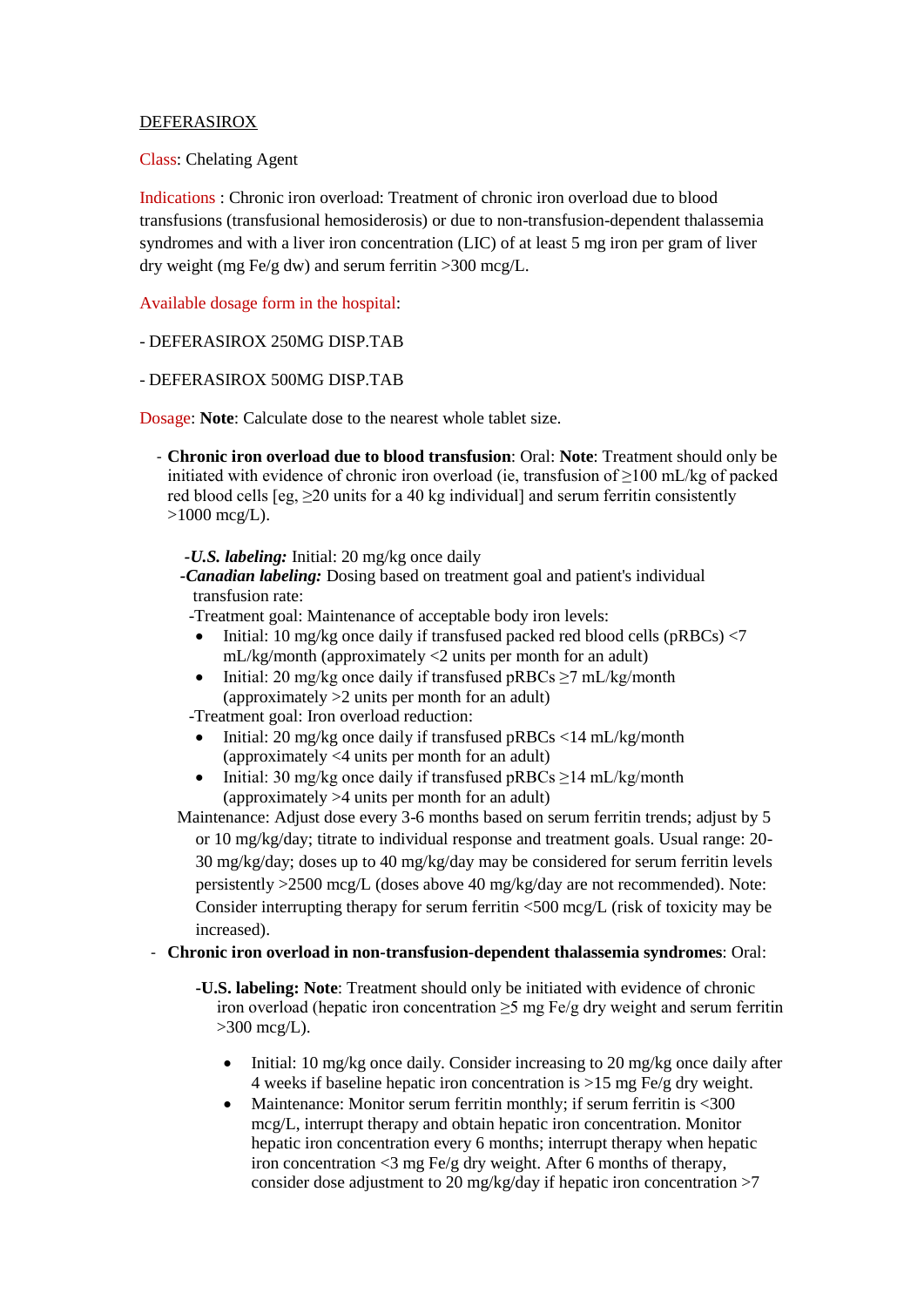mg Fe/g dry weight. Reduce dose to  $\leq 10$  mg/kg when hepatic iron concentration is 3-7 mg Fe/g dry weight. Doses above 20 mg/kg/day are not recommended. After interruption, resume treatment when hepatic iron concentration  $>5$  mg Fe/g dry weight.

*-Canadian labeling:* **Note:** Treatment should only be initiated with evidence of chronic iron overload (hepatic iron concentration  $\geq$ 5 mg Fe/g dry weight or serum ferritin consistently >800 mcg/L).

- $\bullet$  Initial: 10 mg/kg/day
- Maintenance: Do not exceed 10 mg/kg/day in patients whose hepatic iron concentration was not evaluated and if serum ferritin ≤2000 mcg/L. Monitor serum ferritin monthly; consider dose adjustment by 5 or 10 mg/kg/day every 3-6 months if hepatic iron concentration  $\geq$ 7 mg Fe/g dry weight or serum transferrin levels consistently >2000 mcg/L. Patients receiving >10 mg/kg should have their dose reduced to  $\leq 10$  mg/kg when hepatic iron concentration  $\langle 7 \text{ mg Fe/g dry weight}$  or serum ferritin  $\langle 2000 \text{ mcg/L}$ . Interrupt therapy when hepatic iron concentration  $\langle 3 \rangle$  mg Fe/g dry weight or serum ferritin <300 mcg/L. Doses above 20 mg/kg/day are not recommended.
- *-Dosage adjustment with concomitant bile acid sequestrants (eg,cholestyramine, colesevelam, colestipol) or potent UGT inducers (eg, rifampin, phenytoin, phenobarbital, ritonavir):* Avoid concomitant use; if coadministration necessary, consider increasing the initial dose of deferasirox dose by 50%; monitor serum ferritin and clinical response.

# **Geriatric**

Refer to adult dosing.

**Renal Impairment:** Creatinine clearance should be estimated using the Cockcroft-Gault formula.

**-Renal impairment at treatment initiation:**

- $Cl_{cr} > 60$  mL/minute: No dosage adjustment necessary
- $Cl<sub>cr</sub>$  40-60 mL/minute: Reduce initial dose by 50%.
- $Cl_{cr}$  <40 mL/minute or serum creatinine >2 times age-appropriate ULN: Use is contraindicated.

# **-Renal toxicity during treatment:**

## *U.S. labeling:*

 *-Transfusional iron overload:*

 Adults: For increase in serum creatinine ≥33% above the average baseline, repeat within 1 week; if still elevated by  $\geq$ 33%: Reduce daily dose by 10 mg/kg

• All patients:  $Cl_{cr}$  <40 mL/minute or serum creatinine >2 times age-appropriate ULN: Discontinue treatment.

*-Non-transfusion-dependent thalassemia syndromes:* 

- Adults: For increase in serum creatinine ≥33% above the average baseline, repeat within 1 week; if still elevated by  $\geq$ 33%: Interrupt therapy if the dose is 5 mg/kg; reduce dose by 50% if the dose is 10-20 mg/kg
- All patients:  $Cl_{cr}$  <40 mL/minute or serum creatinine >2 times age-appropriate ULN: Discontinue treatment.